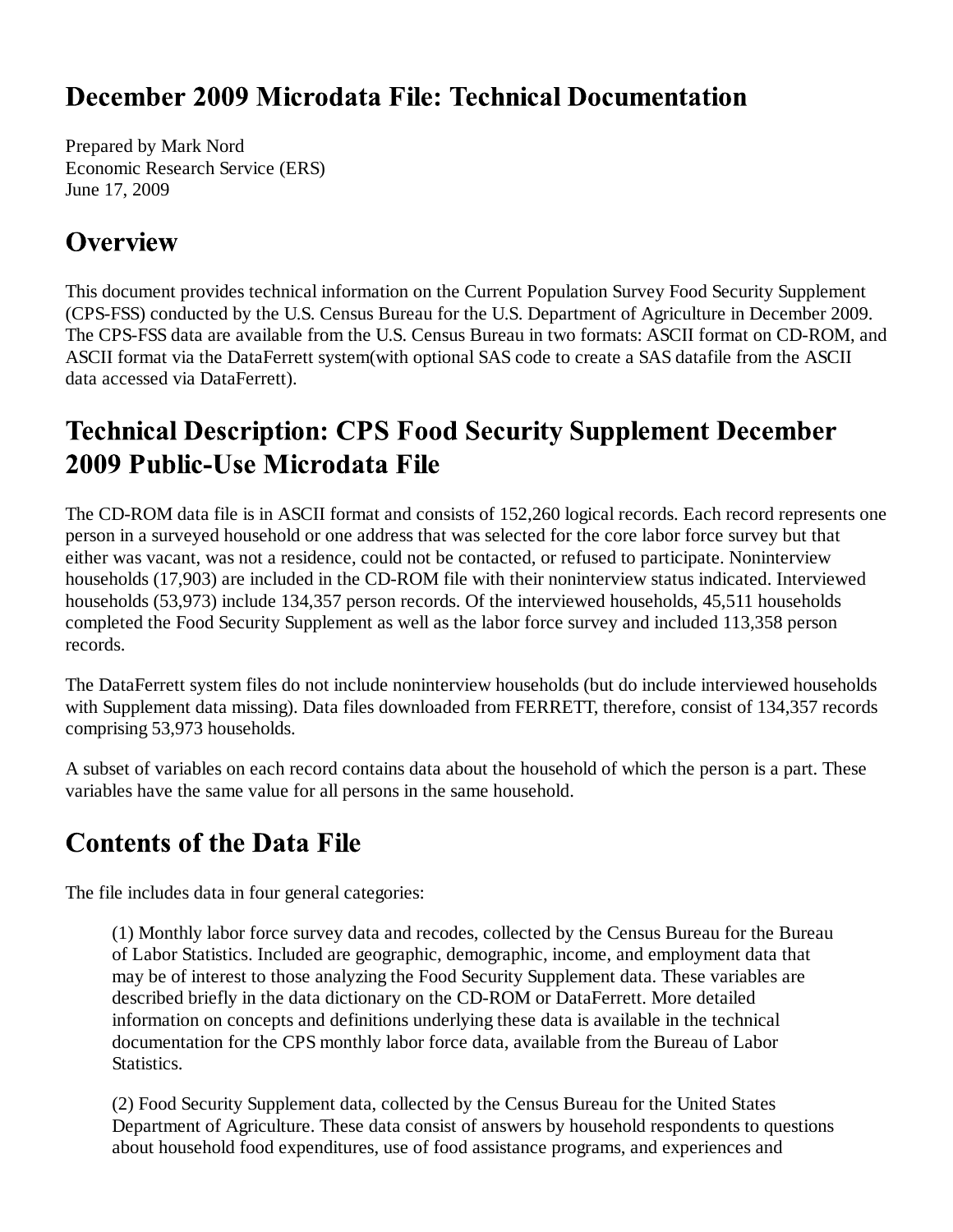behaviors related to food security. All of the Food Security Supplement data are household-level data.

(3) Food security status and scale variables calculated from the Food Security Supplement data by the Economic Research Service of the U. S. Department of Agriculture. These household-level variables (HRFS12CX-HRFS30DE) are described in detail later in this document.

(4) Weighting variables calculated by the Census Bureau as the number of persons or households represented by each person or household in the sample. Separate weights are calculated for the Food Security Supplement and for the core CPS. Selection of appropriate weights for statistical estimation is described later in this document.

## **Contents of the Food Security Supplement Questionnaire**

A copy of the Food Security Supplement questionnaire is available on the ERS Web site (address at end of this document) and on the public-use data file CD-ROM available from the Census Bureau. Variable names in the data dictionary generally consist of the prefix HE (household variable, edited) followed by the question number from the questionnaire. The major sections are as follows:

(1) Food Spending (HES1A-HES8)

(2) Minimum Food Spending Needed (HES8B-HES8D)

(3) Food Assistance Program Participation (HES9-HESP9)

(4) Food Sufficiency and Food Security (HESS1-HESSHM5). This section includes the 18 food security questions that are used to calculate the 12-month Food Security Scales as well as follow-up questions that are used to calculate the 30-day food security scales.

(5) Ways of Avoiding or Ameliorating Food Deprivation – Coping Strategies (HESC1-HESCM4).

# **Changes from Previous Years' Food Security Supplements**

The December 2009 food security supplement questionnaire remained unchanged from the December 2008 survey. The split ballot test of the SH2 series (about adults cutting the size of meals or skipping meals), which was begun in the December 2008 survey, was continued in the December 2009 survey. Households in HRMIS=8 were asked two series of questions, one about adults cutting the size of meals (SH2A) and one about adults skipping meals (SH2B) while households in the other HRMIS were asked the standared series which combines these two behaviors. The responses to the two series were combined to mimic the standard question for calculation of food secuity recode variables, and is, therefore, of concern only for analysis of individual items, but not for analysis of food security status and scale variables.

# **Screening of the Food Security Supplement**

The Food Security Supplement includes several screens to reduce respondent burden and to avoid asking questions that may seem inappropriate to respondents given other information they have provided in the survey. The screener variables use information from the monthly labor force core data as well as from the Food Security Supplement. Households with incomes above 185 percent of the poverty threshold (HRPOOR=2, approximated from HUFAMINC and HRNUMHOU) that responded "no" to HES9 were not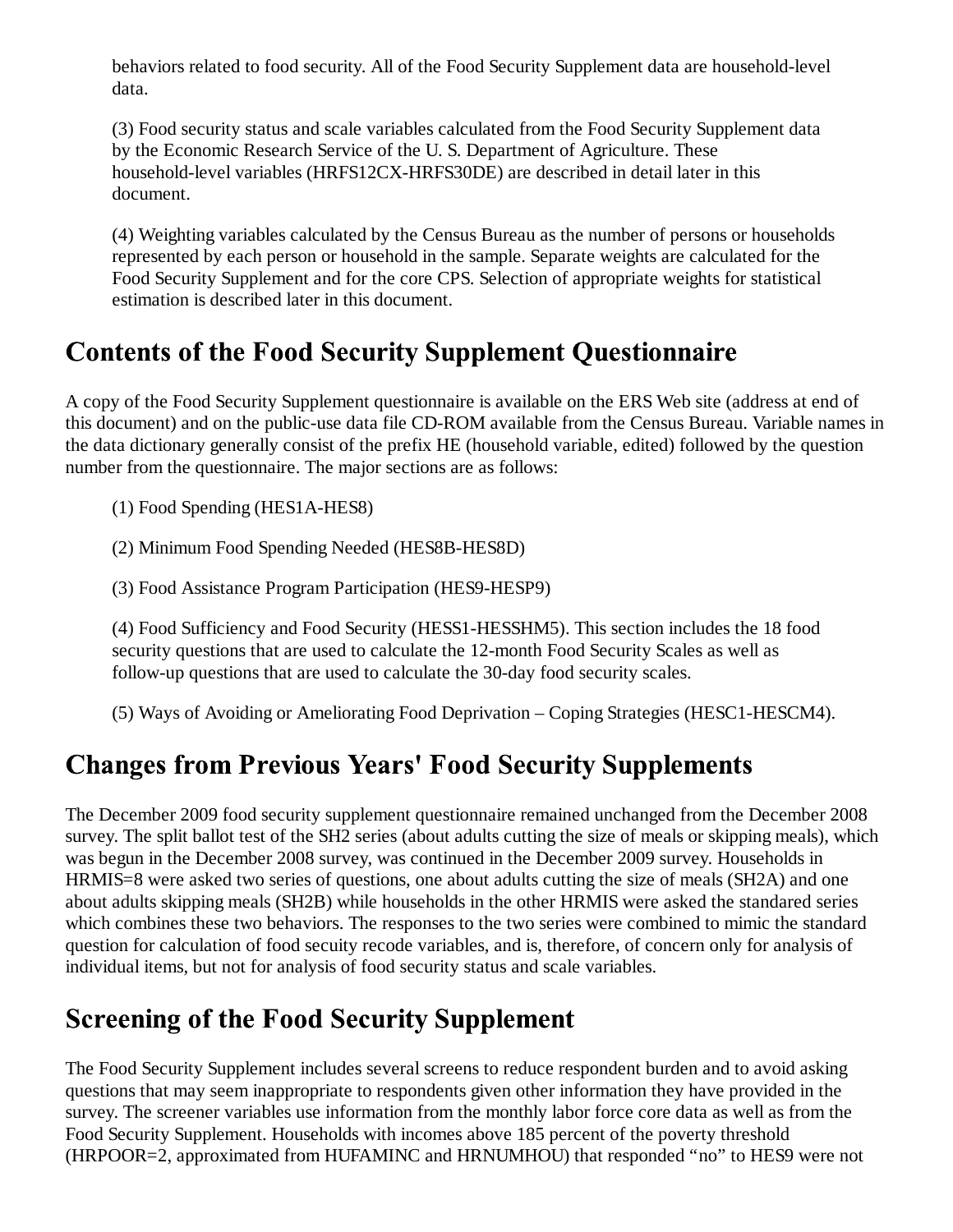asked the questions on participation in food assistance programs. Households with income above 185 percent of poverty that registered no indication of food stress on HES9 or HESS1 were not asked the rest of the questions in the "Food Sufficiency and Food Security" section or those in the "Ways of Avoiding or Ameliorating Food Deprivation" section. Households that were screened out at the initial screen are assumed to be highly food secure (raw score imputed as zero). However, if they were screened out at the initial screen without having given a valid response to either screening question, then the food security scale and status variables are coded as "No Response" (-9).

There were also two "internal" screeners in the adult section and one in the child section in the main food security section (the questions that are used to calculate the Household Food Security Scale). These series of questions are divided into blocks. Households that registered no indication of food stress in the preceding block are skipped over the remaining blocks and responses to questions in the skipped blocks are assumed to be negative. However, if they were screened out without having given a valid response to any of the questions in the scale, then the food security scale and status variables are coded as "No Response" (-9).

The screening rules that determine whether a household was asked the questions in the food security scale varied somewhat during the first four years of fielding the Food Security Supplement (1995-98). These different screening procedures affected the estimated prevalence of food security differently in each year. From 1998-2009, screening procedures have remained unchanged and prevalence rates are directly comparable. The variable HRFS12CX indicates screening status under the "common screen" that allows comparisons of food security prevalence rates across all years since data were first collected in 1995. To compare 2009 prevalence rates to those for 1995, 1996, or 1997, users will need to edit the food security status variable of interest to "high food security" (raw score=0) for households that would have been screened out under the common screen (HRFS12CX=1). Comparison can then be made to variables in the common screen series in data any earlier year.

Screeners also were applied based on whether the household included any children, so that households without children were not asked questions that refer specifically to children. For this purpose, persons 17 or younger are classified as children except those who are household reference persons or spouses of household reference persons (PERRP=1, 2, or 3). Children's Food Security Scale variables are coded as "Not in Universe" (-1) if there were no children in the household.

#### **Food Security Status and Scale Variables**

The main purpose of the Food Security Supplement is to provide information about the food security of the nation's households. Six series of variables are provided for this purpose. The first three series indicate the food security of households, children in households, and adults in households during the 12 months prior to the survey. The remaining three series indicated the food security of households, children in households, and adults in households during the 30 days prior to the survey. Each series includes one (or two in some series) categorical food security status variables, a raw score variable, and a scale score variable.

The food security status variables are as follows:

#### *Household Food Security Scale, 12-Month Reference Period*

HRFS12M1 is a categorical variable that classifies households in three categories: food secure, low food security, and very low food security. *This is the variable used for most food security statistics in USDA's annual food security report series.* Users may combine the latter two categories as food insecure.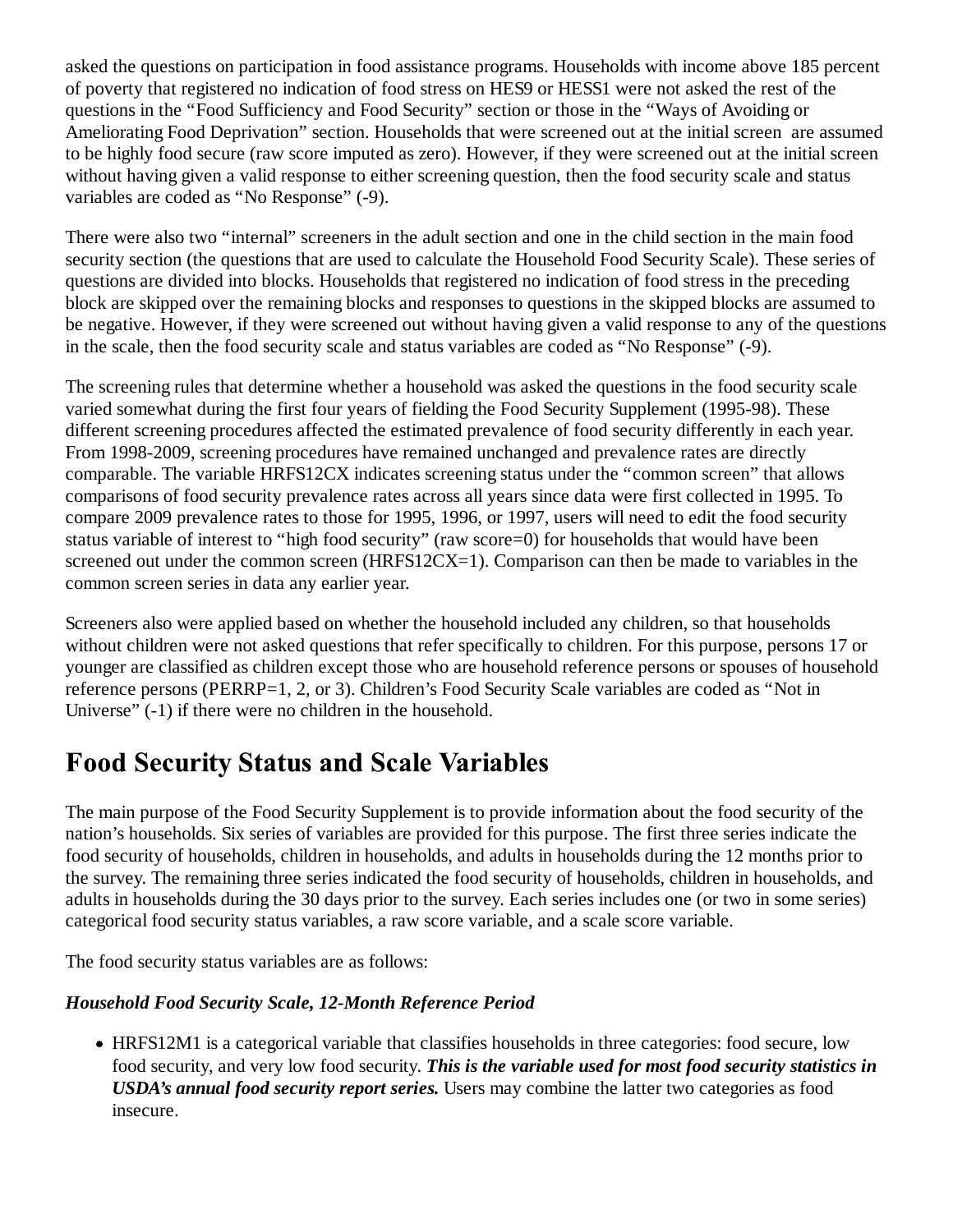- HRFS12MD is the same as HRFS12M1 except that the food-secure category is subdivided to differentiate households that reported no food-insecure conditions (high food security) from those that reported one or two food-insecure conditions (marginal food security).
- HRFS12M3 is the raw score—a count of the number of questions in the 12-month Household Food Security Scale that were affirmed by the household respondent.
- HRFS12M4 is the scale score, a continuous score based on fitting the data to a single-parameter Rasch model using item calibrations calculated from the 1998 data. Computed values range from about 1 to 14. Scale scores for households that affirmed no items cannot be calculated within the Rasch model. These households are food secure, but the degree of their food security is not known and may vary widely from household to household. They are assigned scale scores of -6 to remind users that they require special handling in analyses that assume linearity of the scale scores.

*Children's Food Security Scale, 12-Month Reference Period.* A set of food security variables indicating the food security of children in the household is calculated from responses to the 8 questions in the scale that ask specifically about food conditions among the children.

- HRFS12MC is a categorical variable that classifies households in three categories based on the food security of children in the household: food secure, low food security, and very low food security. *This is the variable used for statistics on very low food security among children in USDA's annual food security report series.* Note that the coding of this variable differs from that of HRFS12M5 in 2004 and earlier years. HRFS12MC differentiates households with low food security among children (raw score 2, 3, and 4) from households in which children were food secure (raw score 0 and 1). The category very low food security among children in the 2005 and later years (HRFS12MC=3) is exactly equivalent to the category food insecure with hunger among children (HRFS12M5=2) in 2004 and earlier years.
- HRFS12M6 is the raw score on the 12-month child-referenced items.
- HRFS12M7 is the Rasch-model-based scale score on the Children's Food Security Scale.

*Adult Food Security Scale, 12-Month Reference Period.* A set of food security status variables indicating the level of food security among adults in the household is calculated from responses to the 10 questions in the scale that ask specifically about food conditions among adults in the household, and of the household in general. This variable provides a more nearly comparable measure of food security between households with and without children, or among households with children in different age ranges than does the Household Food Security Scale (the HRFS12M1—M4 series).

- HRFS12M8 is a categorical variable based on the scale score (HRFS12ME) that classifies households in four categories of food security among adults: High, marginal, low, and very low. Users may combine the first two categories as indicating food security among adults and the latter two as indicating food insecurity among adults.
- HRFS12M9 is the raw score on the 12-month adult- and household-referenced items.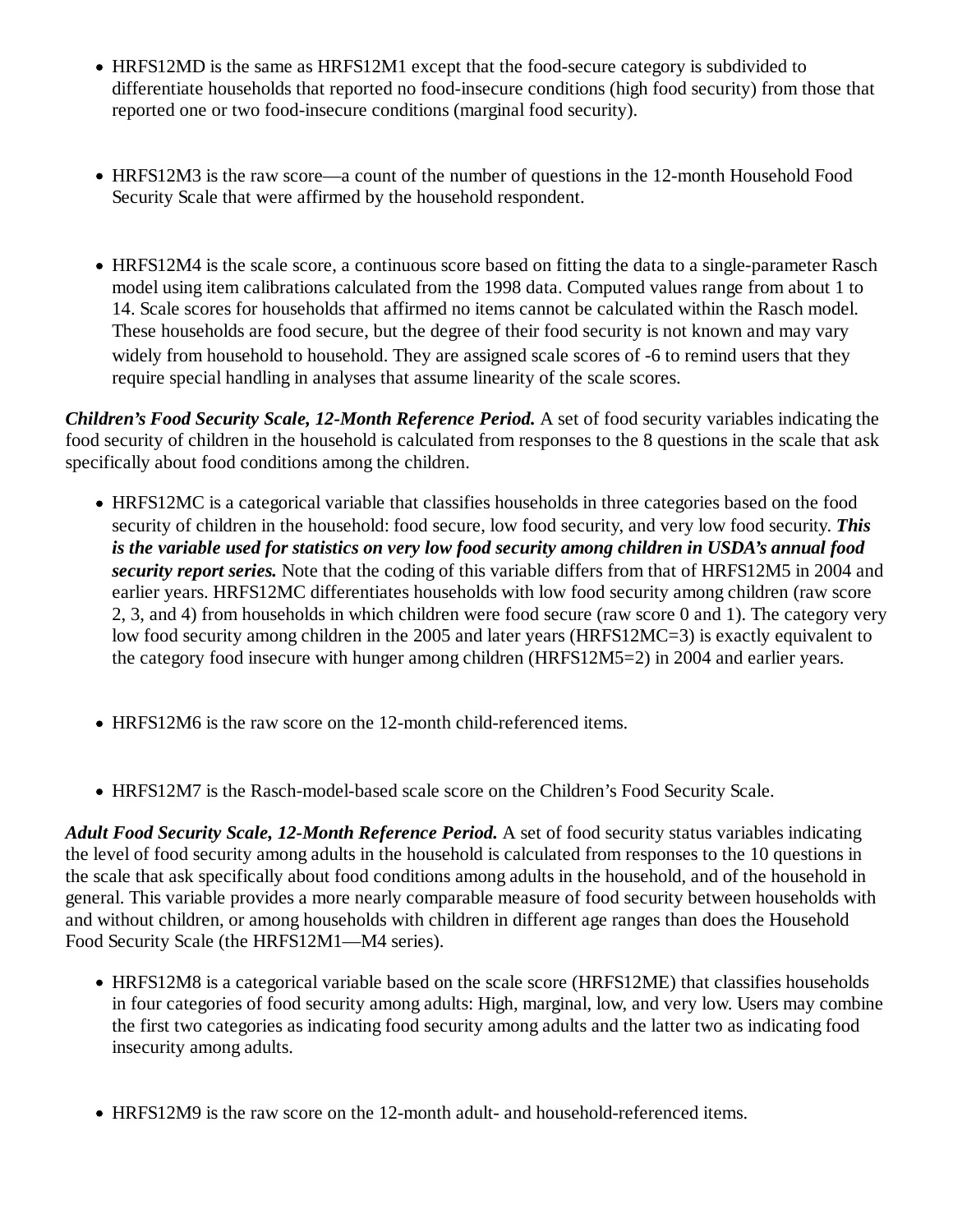HRFS12ME is the Rasch-model-based scale score on the Adult Food Security Scale.

*Household Food Security Scale, 30-Day Reference Period.* HRFS30D1, -D2, -D3 and -D4 correspond to HRFS12M1, -MD, -M3, and -M4, except that they are based on food security conditions during the 30-day period prior to the food security survey rather than the 12-month period. *Note: these variables are not comparable with the 30-day food security variables in 2004 and earlier years' data (HRFS30M1, M2, and M3). The earlier years' measures were based on only a subset of the items in the scale in 2005 and later years.*

*Children's Food Security Scale, 30-Day Reference Period.* HRFS30D5, -D6, and -D7 correspond to HRFS12MC, -M6, and -M7, except that they are based on food security conditions among children during the 30-day period prior to the food security survey rather than the 12-month period.

*Adult Food Security Scale, 30-Day Reference Period.* HRFS30D8, -D9, and -DE correspond to HRFS12M8, -M9, and -ME, except that they are based on food security conditions among adults during the 30-day period prior to the food security survey rather than the 12-month period.

## **Constructing Household Characteristics from Person Records**

To compute some household characteristics such as household size, presence of children, or presence of elderly members, it is necessary to identify the records of all persons in the same household. Households within the December 2009 CPS-FSS are uniquely and completely identified by two household identifiers in combination, HRHHID and HRHHID2. (State of residence (GESTCEN), is no longer required to uniquely identify households.) Characteristics of the household reference person can be assigned from the person record with PERRP 1 or 2, which will always be the record with the lowest-numbered PERRP in the household. To match to other months' CPS files, add the HRMIS variable to the household identification, adjusting one of the files for the difference in survey month.

## **Weights: Estimating Population Distributions of Person and Household Characteristics**

The CPS is a complex probability sample, and interviewed households as well as persons in those households are assigned weights so that the full interviewed sample represents the total national non-institutionalized civilian population. Initial weights are assigned based on probability of selection into the sample, and weights are then adjusted iteratively to match population controls for selected demographic characteristics at State and national levels. There are two sets of household and person weights in this data file: (1) labor force survey weights, and (2) Food Security Supplement weights.

The labor force survey weights, HWHHWGT for households and PWSSWGT for persons, are positive for persons in all interviewed households (except that person weights for persons in the armed forces are zero or missing). These weights would be appropriate for analyzing whether households or persons who completed the Supplement differed from those who declined to complete the Supplement.

About 15 percent of eligible households completed the core labor force survey but declined to complete the Food Security Supplement. The Supplement weights, HHSUPWGT for households and PWSUPWGT for persons, are adjusted for Supplement nonresponse so that the Supplement respondents represent the national civilian non-institutionalized population. These weights are appropriate for estimating household distributions food security status, food expenditures, use of food and nutrition assistance programs, and any other variables in the Food Security Supplement.